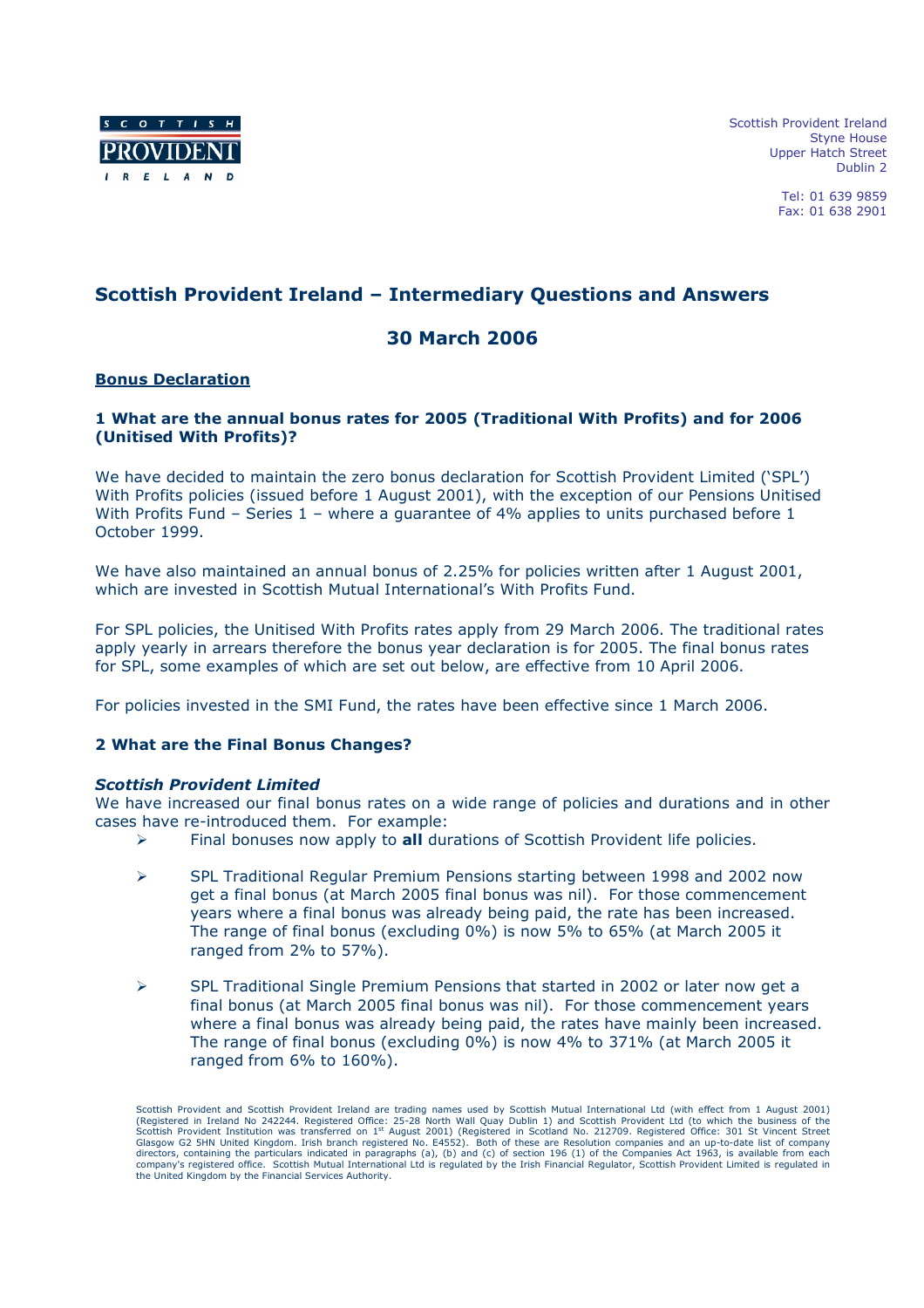- $\triangleright$  SPL UWP life and pension contracts all now receive a final bonus. The range is 5% to 59% (at March 2005 the range was 0% to 40%).
- $\triangleright$  SPL traditional endowments starting in1997 or earlier have all received increases in the rate of final bonus in comparison to March 2005. The range of the final bonus is now 2% to 140% (at March 2005 ranged from 2% to 115%).

The new final bonus scales apply from 29 March 2006 for unitised contracts and from 10 April 2006 for traditional With Profit contracts.

### Scottish Mutual International ( SMI)

The following final bonus rates now apply for single premium investments:

- Units purchased between 1 August 2001 to 30 June 2002 0%
- Units purchased between 1 July 2002 to 31 December 2003 6%
- Units purchased between 1 January 2004 to present 0%

For policies invested in the SMI With Profits Fund, the rates have been effective since 1 March 2006.

Full details of the final bonus scales applicable to all Scottish Provident products can be found at www.scotprov.ie. Final bonus may be varied or withdrawn at any time without notice.

#### 3 What is likely to happen to bonus rates in the future?

This will depend on a number of factors, including the performance of equity and bond markets in the future. The majority of your clients receive an annual communication from us which will keep them updated on the performance of their policy. Now that we have removed MVRs, our strategy continues to be to improve final bonus rather than using annual bonus to provide policyholders with their share of our investment returns.

### 4 Why is it fairer to look at improving final bonus rates before applying an annual bonus?

Many policyholders have asset shares below their guaranteed values. This has happened because the stockmarket, as measured by the FTSE 100 index, lost about 50% of its value from the beginning of 2000 to March 2003. An annual bonus continued to be paid on the funds during this period in an attempt to 'smooth out' these losses. However, these consecutive years of losses had not been experienced since the 1940s and so was particularly unusual, resulting in the declaration of zero bonuses from 2003 onwards and the introduction of MVRs.

We are committed to paying contractual guaranteed benefits. Paying an annual bonus can disproportionately benefit those policyholders whose guaranteed benefits exceed the asset share, as opposed to those whose asset share exceed the guaranteed benefits. By paying a final bonus we do not increase the guaranteed benefits and so this will be fairest to all groups of policyholders.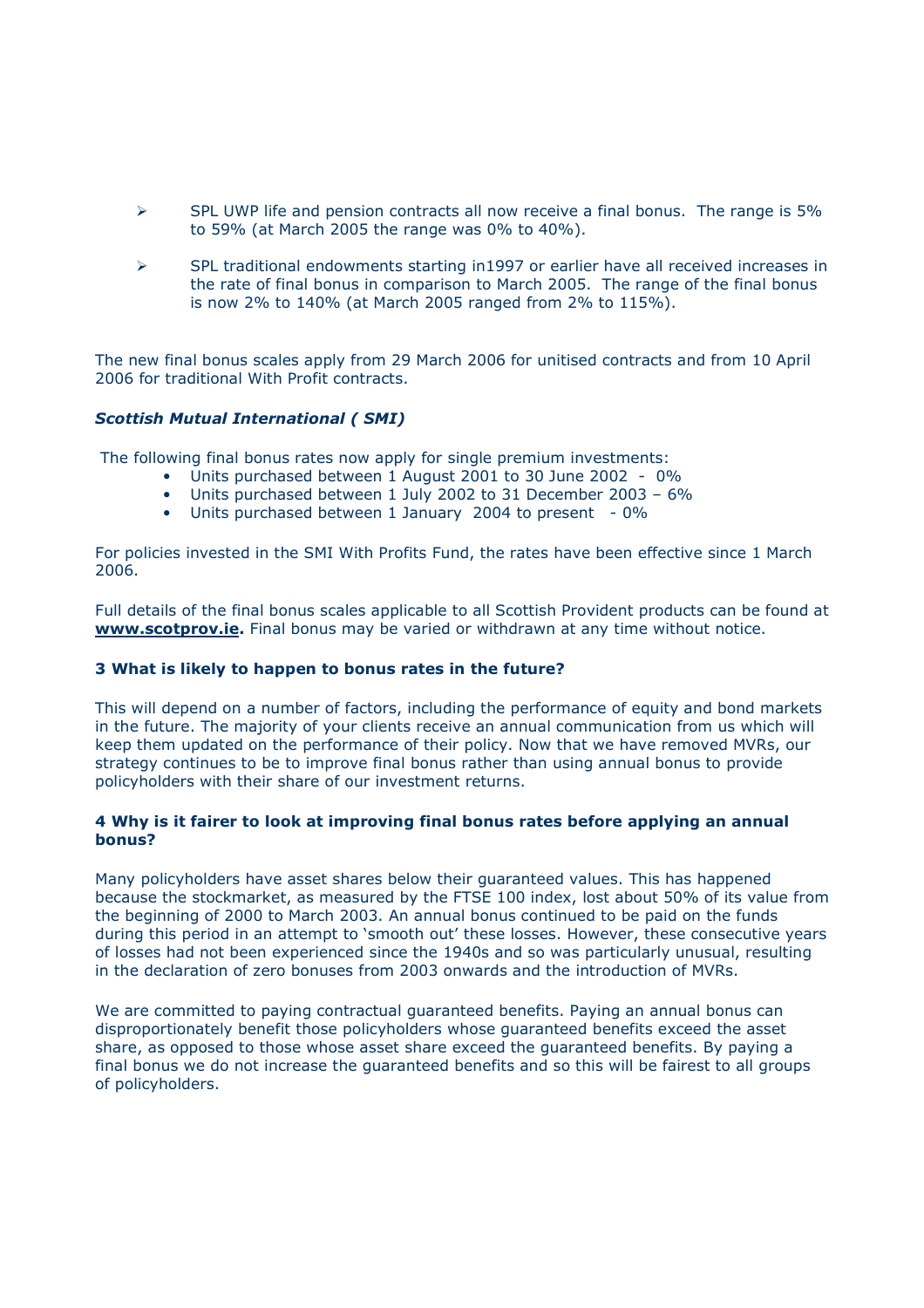#### 5 Why have you taken the decision not to apply an annual bonus rate?

Paying annual bonus at this point could disproportionately benefit both maturing policyholders and policyholders with guarantees as opposed to policyholders who remain invested in the funds without guarantees. Our priority is always to protect the long-term interests of all investors in the With Profits funds and to treat them all fairly and by declaring no annual bonus we are doing this. This aims to ensure the long term stability of the funds.

### 6 What is likely to happen next?

We expect to continue with the policy of using any available investment return to increase final bonus rather than restarting annual bonus. It is currently not possible to prescribe when annual bonuses will be reintroduced, as it depends on investment returns in the future.

### 7 What are the new Market Value Reduction (MVR) rates?

For SPL, MVRs have been eliminated on all contracts since March 2005. For SMI we have now eliminated MVRs on all contracts.

### With Profits Funds

### 8 What is the value of the SPL With Profits Fund now?

The Scottish Provident Fund is valued at GB£4.9 billion as at 31 December 2005.

The Scottish Mutual International With Profits Fund is valued at GB£0.9 billion as at 31 December 2005

### 9 What has the SPL With Profits Fund returned from 1 January 2005 to 31 December 2005?

The SPL Fund has returned 12.8% before tax and charges.

The SMI With Profits Fund has returned 13.2% before tax and charges.

# 10 How do you use these returns to the benefit of policyholders?

We use annual and final bonuses (and MVRs when in place) as the mechanisms to translate the above investment returns to the benefits of our investors.

When setting bonuses, we calculate an 'asset share'. This is an accumulation of premiums at the actual rate of return earned on the fund, after allowing for tax, charges and expenses. In a sense, this can be viewed as the investor's 'fair share' of the With Profits fund. This calculation is done for groups of policies rather than every single policy.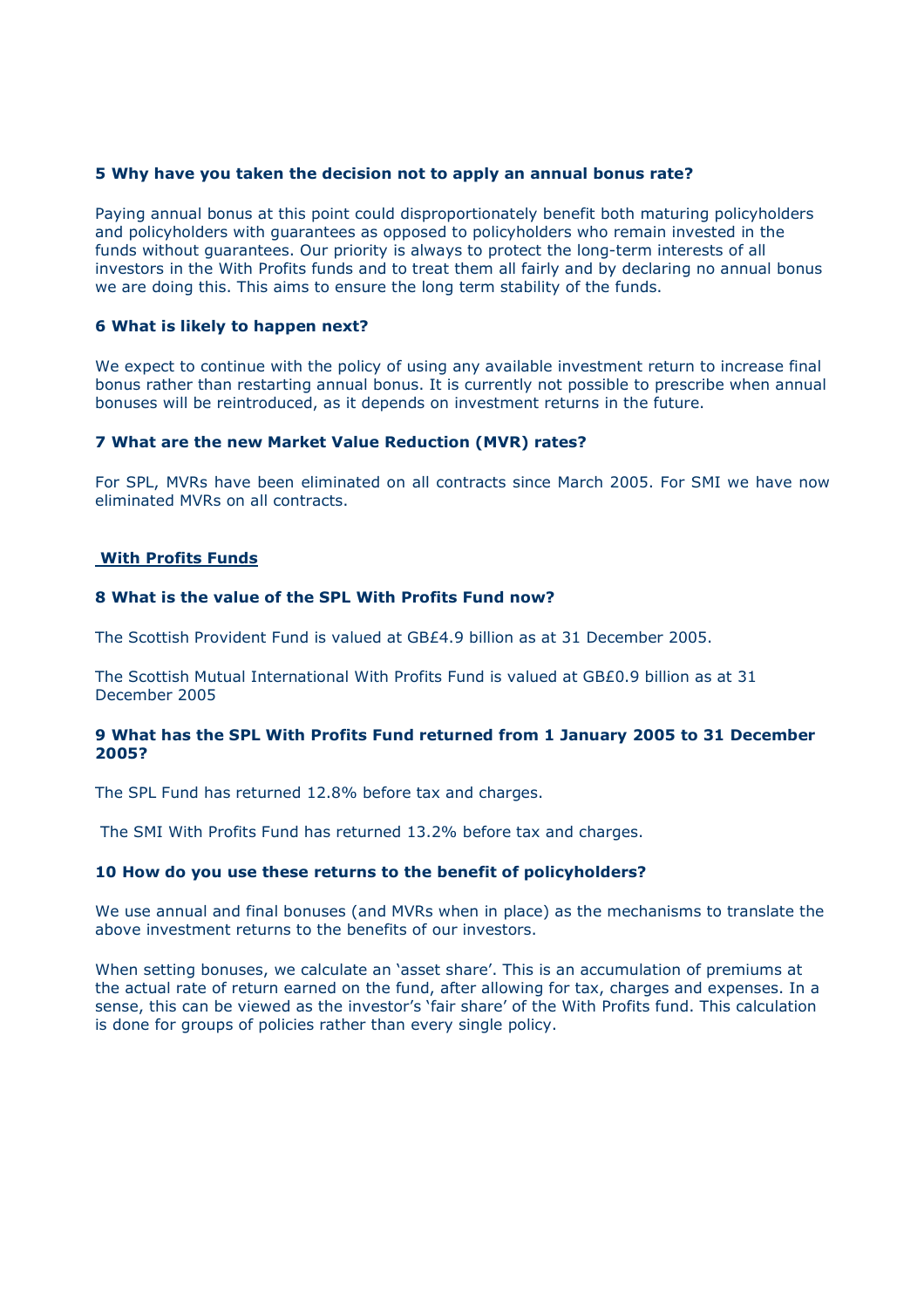# 11 What has happened to the interest earned on policyholders' investments from January 2005 to December 2005?

The interest and dividends earned have remained in the funds and are contributing to improved terminal bonus scales.

### 12 How often do you review the position?

MVRs are now reviewed quarterly. Bonuses are reviewed at least twice a year.

# 13 What is the current asset allocation of the fund?

These splits represent the total with profits funds at 28 February 2006:

|                                | <b>Scottish</b><br><b>Provident</b> | <b>Scottish Mutual</b><br><b>International</b> |
|--------------------------------|-------------------------------------|------------------------------------------------|
| <b>Fixed Interest</b><br>/Cash | 49%                                 | 56%                                            |
| Equity                         | 37%                                 | 44%                                            |
| Property                       | $0\%$                               | $0\%$                                          |
| Other                          | 14%                                 | በ‰                                             |

# 14 What was the asset allocation of the fund 12 months ago?

These splits represent the total With Profits Funds at 24 February 2005:

|                                | <b>Scottish</b><br><b>Provident</b> | <b>Scottish Mutual</b><br><b>International</b> |
|--------------------------------|-------------------------------------|------------------------------------------------|
| <b>Fixed Interest</b><br>/Cash | 54%                                 | 60%                                            |
| Equity                         | 33%                                 | 40%                                            |
| Property                       | 13%                                 | በ‰                                             |

# 15 What changes have you made last year to the asset split of the SPL Fund?

We continue with our prudent approach to asset allocation with a focus on achieving sustainable growth coupled with a sensible approach to risk. Whilst we have increased our equity rating in the SPL Fund we also disposed of our commercial property holding in what we viewed as an overvalued market.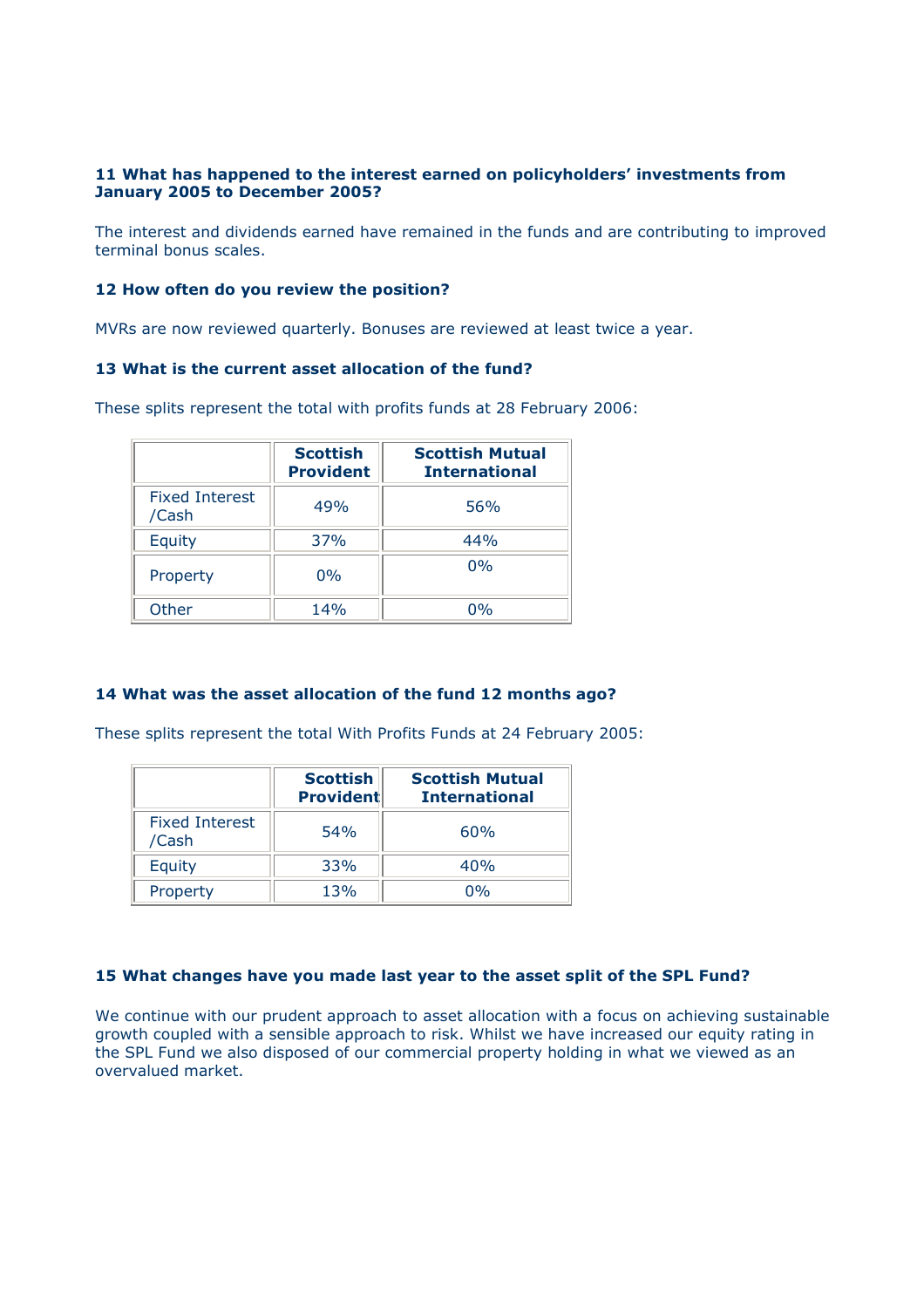### 16 What is the current equity backing ratio?

The current equity backing ratio is 37%. We believe this is a sensible position to achieve further growth while still adopting a prudent approach to risk.

### 17 What is the long-term plan for the With Profits Funds?

The funds are currently closed to new business and will be retained and managed by Abbey. The long-term plan is to share the available assets fairly amongst the existing policyholders.

#### How does this impact my clients?

### 18 What contracts are affected?

Any with profits contract which is branded 'Scottish Provident Ireland'.

### 19 How will these changes affect maturing policies?

Policyholders with a policy maturing in March 2006 qualify only for the existing rates and have already been advised in writing of the proceeds of their plan with the latest terminal bonus rates declared in 2005. All maturities from 10 April 2006 onwards will be based on the new final bonus rates.

### 20 What effect will the zero annual bonus rate have on bond clients taking income?

Policyholders who want to take income can do so, but might want to take advice, as this may erode their capital.

#### 21 When will you be contacting my clients?

From late April 2006 we will be mailing your clients who have a Scottish Provident with profits contract. Copies of sample client letters will be available on the Scottish Provident Ireland website (www.scotprov.ie) in early April 2006.

#### 22 What is the Customer Friendly PPFM which will be enclosed in the policyholder's mailing?

We are sending With Profit policyholders a copy of the new Customer Friendly Principles and Practices of Financial Management (CFPPFMs) appropriate to their fund. In September 2005, we wrote to all With Profits Policyholders, advising them of the changes to the Principles of the Scottish Provident Limited With Profits Fund which came into effect on 1 January 2006. This letter and attachments (copies available on our website: www.scotprov.ie ) described changes to the manner in which we calculate surrender values. In this letter, we advised them we would be sending them a copy of the 'Customer Friendly Principle and Practices of Financial Management' of their appropriate With Profits Fund. We hope this document helps policyholders understand the principles of and the manner in which their With Profits Fund is run.

#### Next Steps